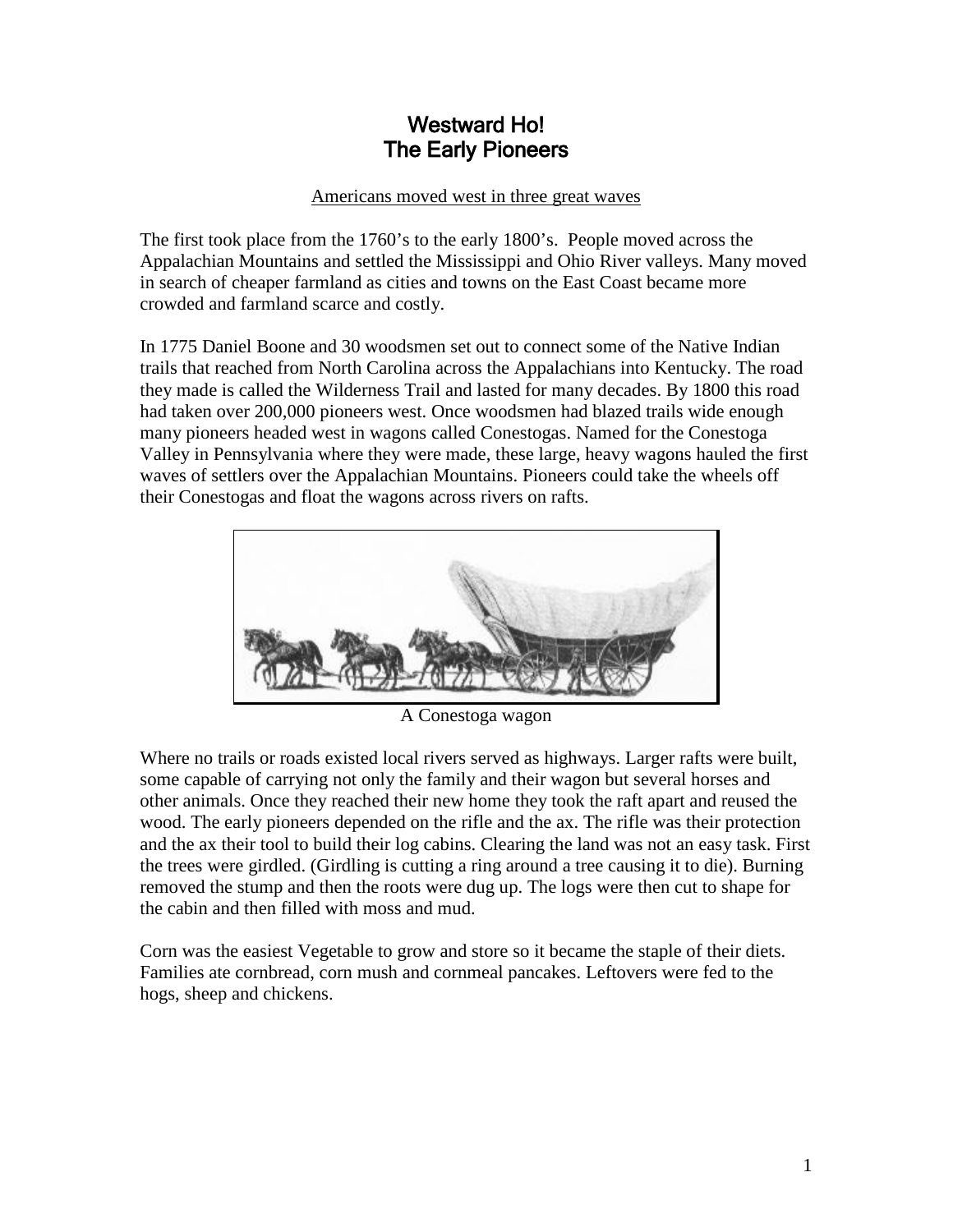The Second Movement came between the 1840's and 1860's when Europeans and residents of the east coast of America moved across the prairies to the fertile valleys of Oregon and the goldfields of California. In 1849 miners found gold in California and Americans caught gold fever. Only a handful of people "got rich quick" but many went back east and told friends about the vast, unsettled country they had seen. Some sought fortunes in timber, fur or precious metals, others hoped for better health in the mild Pacific climate. Between the 1840's and the 1860's more than 300,000 people crossed the Great Plains and the Rocky Mountains to reach the Pacific Coast. The route they took was the Oregon Trail. Their covered wagons became known as "prairie schooners" or ships of the plains because their canvas tops billowed in the wind like a ship's sail. For safe travel wagon trains were formed. These consisted of 30 to 200 wagons moving together for safety from robbers and Indians.

Most wagon trains left in late spring to pass through the mountains before the snow blocked the passes and in time to make homes before the winter came. Most managed to travel between 12 to 20 miles per day but some days, due to the difficult terrain, they only moved one or two miles at best. They could not leave much earlier than April or May because they needed the grass to grow on the plains which served as food for their livestock. Between 1835 and 1855 more than 10,000 people died on the Oregon Trail. Most died from accidents or diseases such as cholera, measles, or smallpox.

Contrary to popular belief only a few pioneers died because of Native American attacks. In fact between 1835 and 1855 only about 400 died this way.

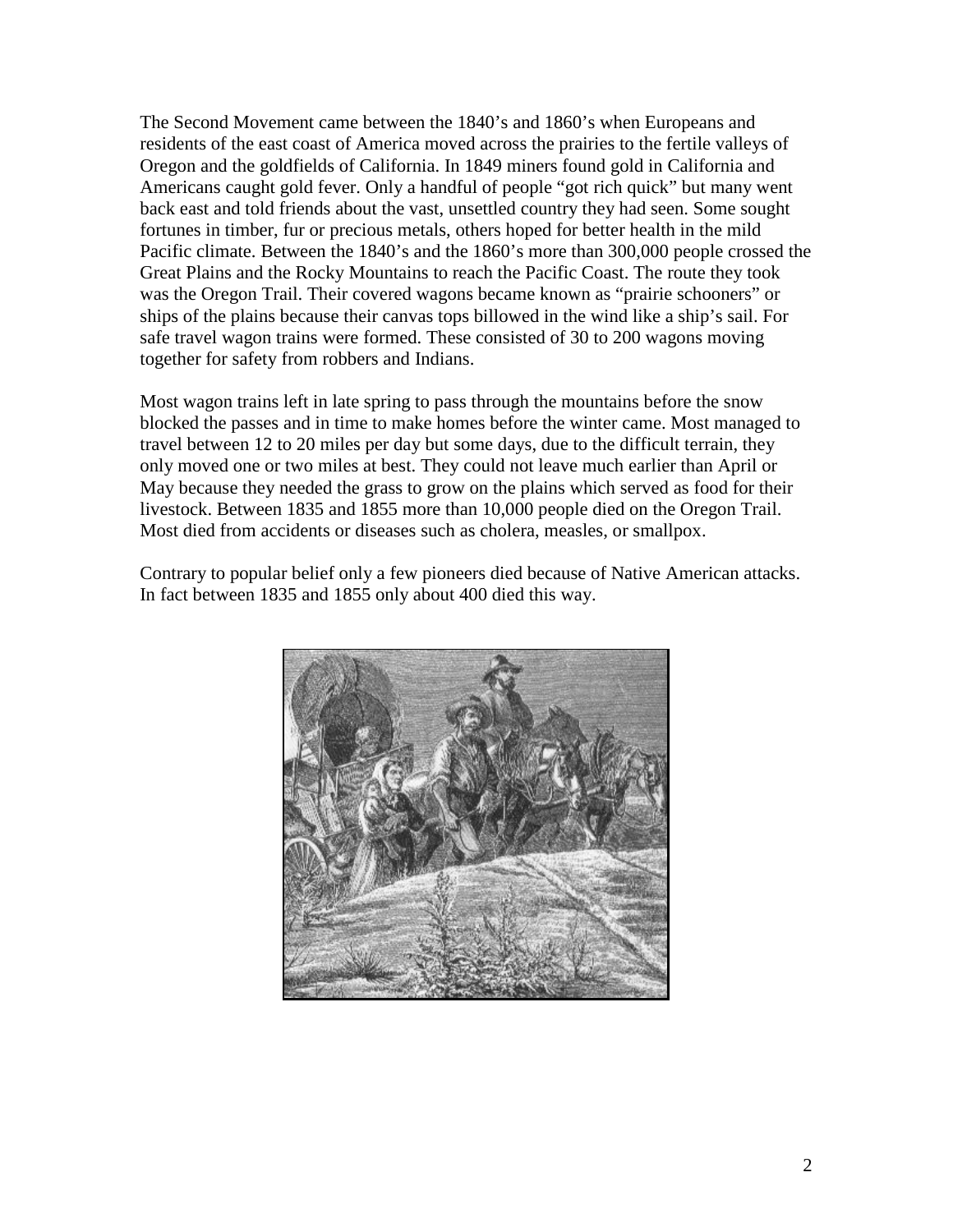The final movement westward began in the 1860's when pioneers settled the Great Plains. For many decades the Great Plains attracted few settlers – most thought the area too dry for farming. Some of the early maps showed the Great Plains as deserts because they were so dry that there were no trees!

In 1862 the U.S. Government passed the **Homestead Act** which offered 160 acres of land to any adult who built a house on the land and lived on it for five years. Although most of the land had poor soil and harsh weather, families were eager to have their own farms.

Natural resources, especially for home building, were scarce. Settlers resorted to building their cabins from sod – the top layer of soil that had thickly matted roots and was often 15 feet deep. They cut out square sections of sod and used them as bricks for their cabins. These settlers became known as **"sodbusters."** They jokingly called these sod blocks "Nebraska Marble." Building a sodhouse (or soddie) was easy and cheap. It took about one acre of turf to make an average size home. For a roof they used hay and grass. Strangely enough, in spring the roof bloomed!

Early pioneers made fires with twigs, grass, corncobs and most of all buffalo or cow chips (the dried droppings of buffalo or cattle). One of the best known settlers was Laura Ingalls Wilder, the author of the nine *Little House* books. She brought the life of the plains pioneers to generations of young readers.



A Kansas woman collecting cow chips

Many of the farmers were from Northern Europe, cold-weather countries such as Sweden, Norway, Denmark and Russia. It was a family affair, children and women worked just as long and as hard as the men. The invention of John Deere's cast-iron plough helped the settlers slice right through the sod, making life somewhat easier but life was still extremely difficult.